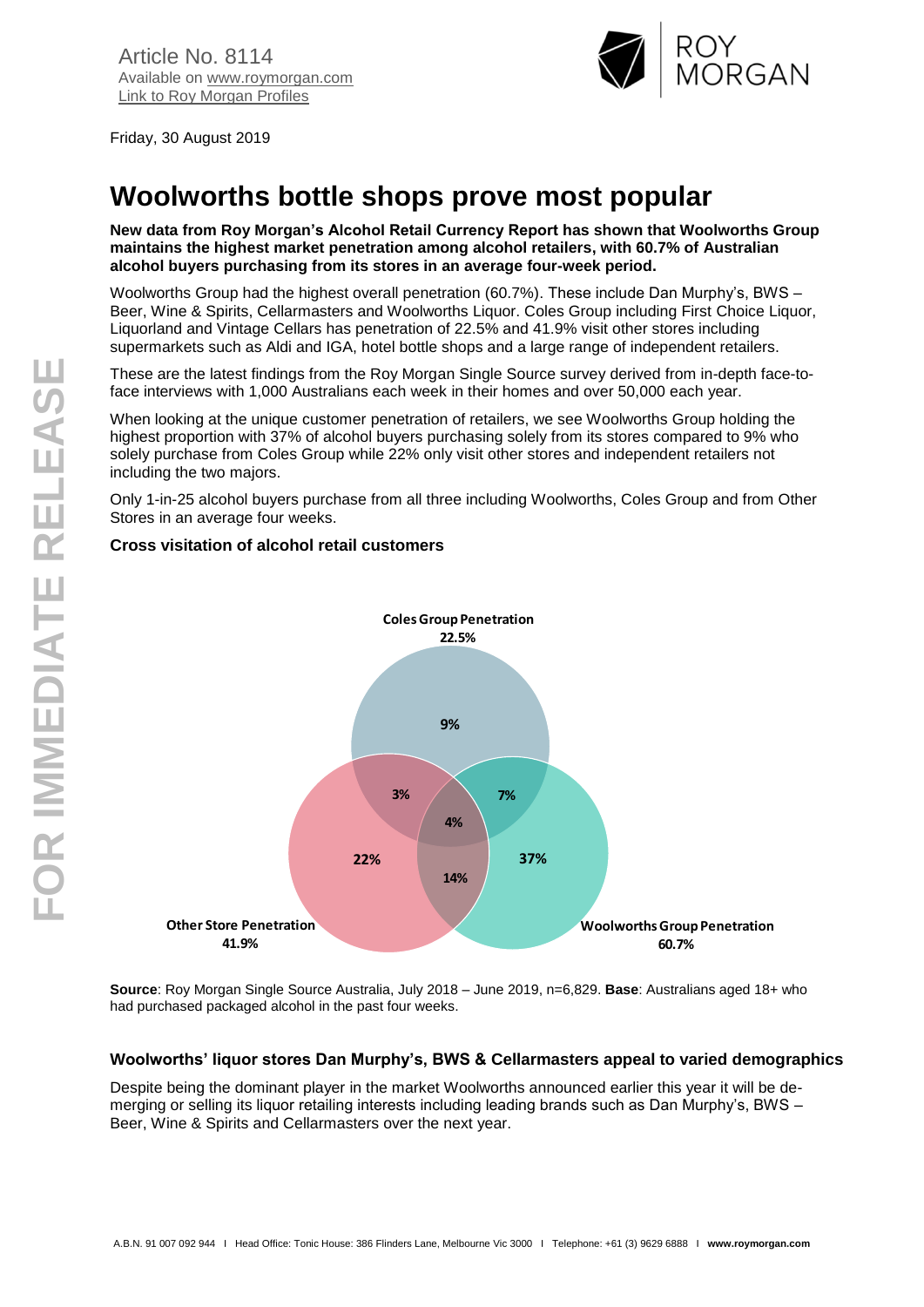For Woolworths, and any aspiring purchasers of these businesses, it's vital to understand the different demographics served by Dan Murphy's, BWS and Cellarmasters in order to derive the most value from either the de-merger, sale or the purchase of these businesses.

While men make up the largest proportion of Dan Murphy's (58%) and BWS (52%) customers, women shoppers are the largest customer base of Cellarmasters (57%).

When it comes to customer age, Australians between 50-64 years of age are Dan Murphy's most significant cohort, with 949,000 of them purchasing alcohol from Dan Murphy's in an average four week period. For BWS it is the 845,000 Australians aged 35-49 years of age who comprise the largest share of their customers while almost half of Cellarmasters customers are aged at least 65+ years old.

The quintessential Dan Murphy's customer is more likely than the average Australian to *'not trust the current Australian Government', 'worry about getting skin cancer'* and *'trust well-known brands better than the stores' own* and he's far more likely to *'like to drink wine with his meals',* '*always read the business section of the newspaper'* and *'like to go away on weekends'*.

For the generally younger BWS customer he's more likely than the average Australian to *'choose a car mainly on its looks', 'spend more when my children come shopping with me'* and *'always ready to try new and different products'*. He's far more likely to *'enter competitions which are on packets or labels on products', 'redeem coupons to get discounts or special offers'* and more likely to agree that *'credit enables me to buy the things I want*'.

A pen portrait of a Cellarmasters customer will show she is more likely than the average Australian to *'buy additive free food', 'favour natural medicines & health products'* and *'be concerned about her cholesterol level*'. She has a touch of patriotism and is more likely to *'try to buy Australian made products as often as possible'* as well as *'keep up-to-date with new ideas to improve her home*'. She's also almost three times as likely as the average Australian to *'like to drink wine with her meals*' - far higher than Dan Murphy's or BWS customers.

#### **Michele Levine, CEO of Roy Morgan, says:**

*"Earlier this year, Woolworths announced it would be divesting the alcohol retail component of its business, as a way of streamlining its structure and focusing on its core food and retail markets. This is despite the ongoing success of its alcohol retail brands.*

*"The latest comprehensive Roy Morgan data confirms that the Woolworths owned Endeavour Drinks Group, which incorporates Dan Murphy's, BWS, Cellarmasters and Woolworths Liquor, remains a dominant player in the alcohol retail sector. Over a third of recent alcohol buyers purchased drinks solely from these brands.*

*"The decision by Woolworths to sell or divest the Endeavour Drinks Group makes it more important than ever for retailers in the Australian liquor market to have a firm grasp on the fortunes of rival liquor retailers as well as the choices and decisions made by liquor customers when determining where they will buy their next cask of wine or 'slab' of beer.*

*"Roy Morgan's comprehensive Singe Source database allows unrivalled analysis of the consumer liquor market derived from in-depth face-to-face personal interviews with over 50,000 Australians conducted in their homes.*

*"To discover exactly what steps are required to increase your market share in the increasingly competitive Australian liquor market contact Roy Morgan."*

**For comments or more information about Roy Morgan's liquor retail data please contact:**

**Roy Morgan Enquiries Office: +61 (3) 9224 5309** [askroymorgan@roymorgan.com](mailto:askroymorgan@roymorgan.com)

## **Related research findings**

View the Alcohol Retail [Currency Report,](https://store.roymorgan.com/product/Alcohol-Retail-Currency-Report-4844) or [profiles of Australians who purchase alcohol from various](https://store.roymorgan.com/products/australia/alcohol/liquor-stores)  [stores,](https://store.roymorgan.com/products/australia/alcohol/liquor-stores) such as [BWS, Dan Murphy's, First Choice, Cellarbrations](https://store.roymorgan.com/products/australia/alcohol/liquor-stores) and many more.